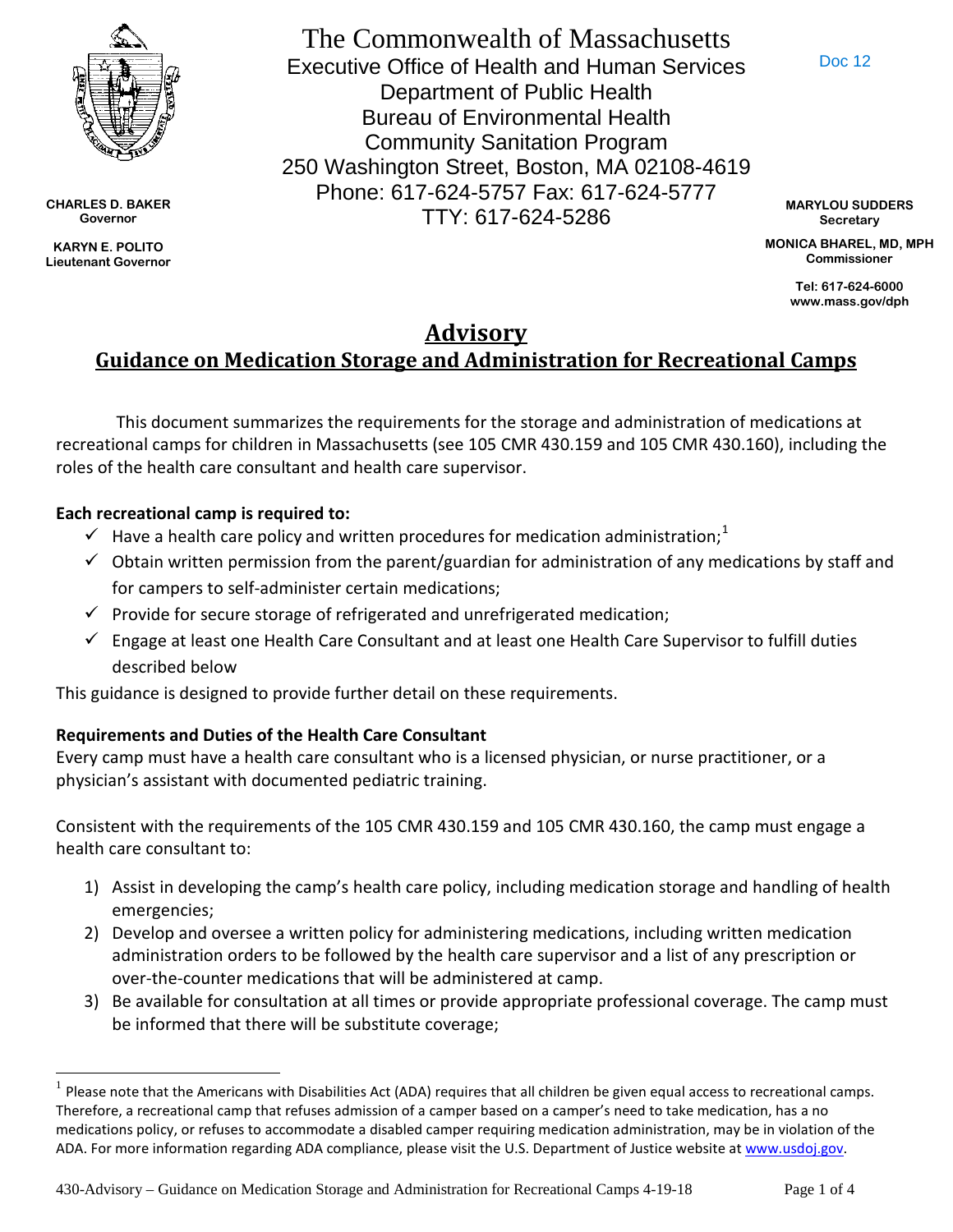- 4) Provide and document the required DPH-approved training to health care supervisors on administering medications, the signs and symptoms of hypo or hyperglycemia, and appropriate diabetes management plans; and
- 5) Provide and document the required DPH-approved training and test of competency to all camp employees designated to administer epinephrine auto-injectors.

#### **Requirements and Duties of the Health Care Supervisor**

Every camp must have at least one health care supervisor. The health care supervisor should be a licensed physician or practical nurse, a registered nurse, a certified nurse practitioner or a licensed physician's assistant; but at a minimum, must be at least 18 years of age, specially trained in first aid (at least current American Red Cross Standard First Aid certification or its equivalent) and CPR, and must have successfully completed all trainings provided by the health care consultant.

• EXCEPTION: In camps specifically for children with mild or severe disabilities, medical specialty camps or residential camps where the number of staff and campers totals 150 or greater, the health care supervisor must be a licensed physician or practical nurse, a registered nurse, a certified nurse practitioner or a licensed physician's assistant.

Consistent with the requirements in 105 CMR 430.159 and 105 CMR 430.160, the camp must employ at least one health care supervisor to:

- 1) Be present at the camp at all times and be available to render emergency first aid;
- 2) Be responsible for the day to day operation of the camp's health program, including medication administration in accordance with the orders of the health care consultant and with permission of the parent/guardian; and
- 3) Support blood monitoring activities and self-injection of insulin of diabetic children, if the health care supervisor has relevant training and with permission of the parent/guardian.

#### **Requirements of the Written Medication Administration Policy:**

The medication administration policy must include, but is not limited to, the following:

- 1) A list of individuals at the camp authorized by scope of practice to administer medications and/or properly trained or instructed health care supervisors that may administer **oral or topical** medications;
- 2) A list of all medications that will be administered at the camp;
- 3) Requirement that parent/guardian permission be obtained for any administration of medication;
- 4) Requirement that medication must be taken from an original container and administered directly to the camper, and a procedure to ensure positive identification of each camper who is to receive medication; and
- 5) Procedure addressing the circumstances in which a camper or other employee may administer **epinephrine** injections based upon the following requirements:
	- a. A camper prescribed an epinephrine auto-injector for a known allergy or pre-existing medical condition may self-administer and carry an epinephrine auto-injector with him or her at all times for the purposes of self-administration if:
		- i. The camper is capable of self-administration; **and**
		- ii. Both the health care consultant and camper's parent/guardian have given written approval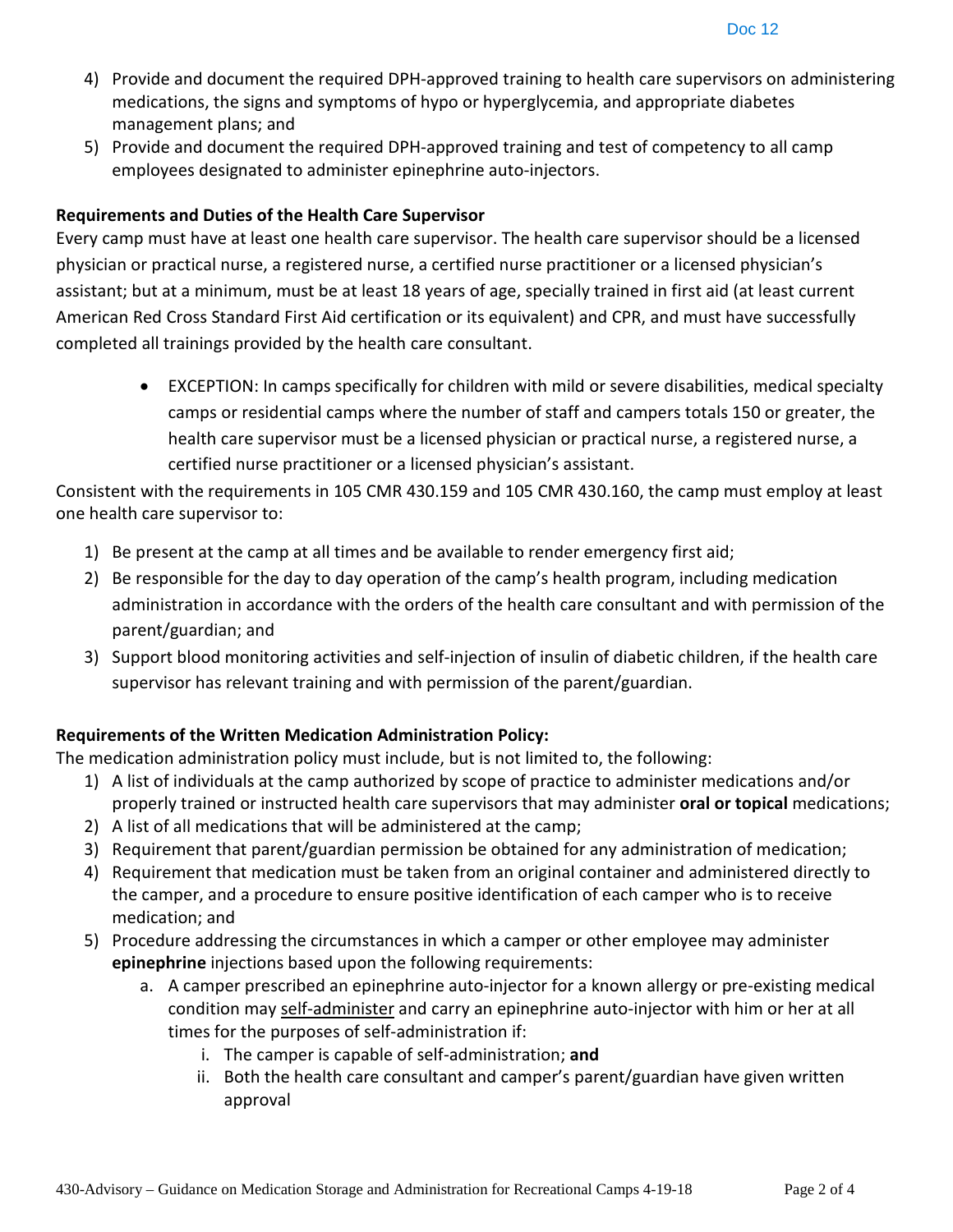- b. A camper prescribed an epinephrine auto-injector for a known allergy or pre-existing medical condition may receive an epinephrine auto-injection from someone who may give injections within their scope of practice, or from a camp employee if:
	- i. Both the health care consultant and camper's parent/guardian have given written approval; **and**
	- ii. The employee has completed a training developed by the camp's health care consultant in accordance with the requirements in 105 CMR 430.160.
- 6) Procedure addressing the circumstances in which a camper may self-administer **insulin** injections based upon the following requirements:
	- a. A diabetic camper that requires his or her blood sugar be monitored, or requires insulin injections may self-monitor and/or self-inject himself or herself if:
		- i. The camper is capable of self-monitoring or injecting; **and**
		- ii. Both the health care consultant and camper's parent/guardian have given written approval.
	- b. Self-injection must take place in the presence of the **health care consultant or health care supervisor** who may support the camper's process of self-administration.
- 7) The circumstances under which the health care consultant and/or parent/guardian must be notified. These must include mechanisms for timely notification of a parent/guardian when medication was not administered in accordance with the prescription (e.g., medication not available; missed dose; dose refused) and a procedure to ensure these circumstances are identified when they occur.

#### **Requirements for Storage, Disposal and Delivery of Medication**

- **Storage**: All medications must be stored in a secure manner or under the direct control of the health care consultant, health care supervisor, or camper authorized to self-administer.
	- o The health care policy must include the designated secure locations where refrigerated and unrefrigerated medication will be stored and the procedures for ensuring proper storage conditions for medications, including the use of thermometers to monitor the temperature of refrigerated medications.
	- o Prescribed medication must always be kept in an original pharmacy container. Repackaging of medication and intermediary or substitute containers is NOT allowed.<sup>[2](#page-2-0)</sup> Camp personnel cannot transfer medications from one bottle to another.
	- o Medication can be taken from the camp on a trip, but may not be repackaged. To ensure repackaging does not occur:
		- The original prescription container can be taken from the camp base as long as the medication remains in a locked case, in the possession of the licensed health care professional or the supervisor until return to the home base of the camp.
		- The camp operator may require that parents/guardians supply the camp with two (2) original prescription containers for each type of prescription medication necessary for their child. Each container would have an allotment of medication that would allow one container of medication to remain at the camp base and the second bottle to travel securely as described in the bullet above.

<span id="page-2-0"></span> $2$  If medication is dispensed by a pharmacy in customized packaging (e.g., different medications packaged together for one patient in a sealed unit for administration together), all relevant staff should be appropriately trained in the management and utilization of such packaging. The camp should verify with the pharmacy that such customized packaging meets DPH/Board of Registration in Pharmacy requirements for packaging and labeling.